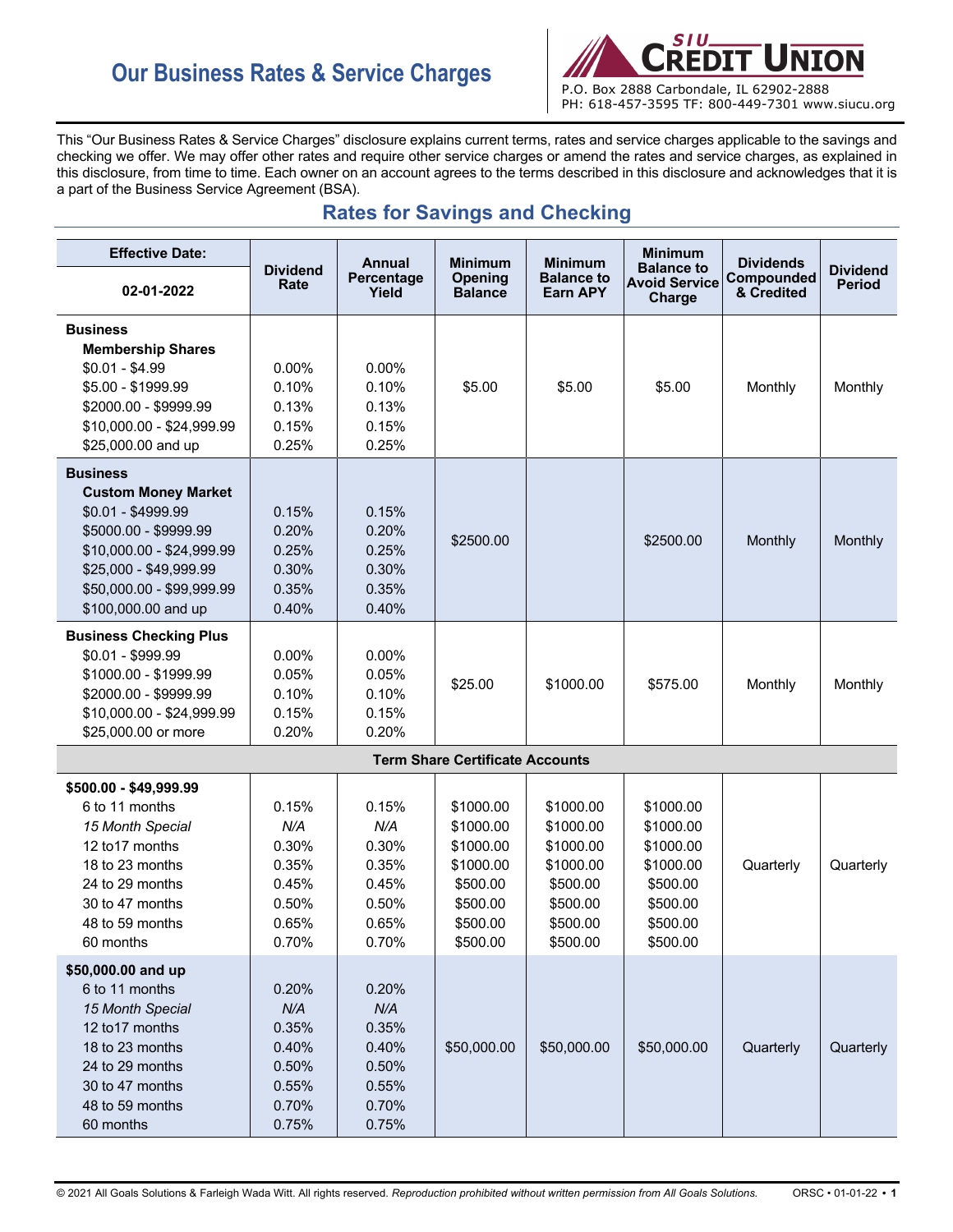# **Explanation of Rates & Service Charges**

As explained in the BSA, the "Our Business Rates & Service Charges" disclosure applies to all the accounts we offer. Except as specifically described, the following terms apply to all accounts you have with us.

#### **1. Rate Information**

The Dividend Rate and Annual Percentage Yield on the accounts you have with us are identified above. For all accounts except certificates, the Dividend Rate and Annual Percentage Yield may change monthly as determined by the Board of Directors.

All Business accounts other than Term Share Certificates are Tiered Rate accounts. If the balance is within a particular tier, the Dividend Rate and Annual Percentage Yield specified for that tier will apply to the full balance in the account.

For all accounts, the Dividend Rates and Annual Percentage Yields are the prospective rates as of the effective date shown above. For Term Share Accounts, the Dividend Rate and Annual Percentage Yield are fixed and will be in effect for the term of the account. For Term Share Accounts, the Annual Percentage Yield is based on an assumption that dividends will remain on deposit until maturity. A withdrawal of dividends will reduce earnings.

#### **2. Nature of Dividends**

Dividends are paid from current income and available earnings after required transfers to reserves at the end of a dividend period. The Dividend Rate and Annual Percentage Yield identified above are the rates and yields for the last dividend period, as shown above.

#### **3. Compounding and Crediting**

Dividends will be compounded and credited as identified above. For dividend bearing accounts, the Dividend Period begins on the first calendar day of the period and ends on the last calendar day of the period.

#### **4. Accrual of Dividends**

Dividends will begin to accrue on noncash deposits (e.g., checks) on the business day you make the deposit to an account you have with us. If you terminate the account before accrued dividends are credited, accrued dividends will not be paid.

# **5. Balance Information**

The minimum balance required to start each account and earn the stated Annual Percentage Yield is identified above. If you do not maintain the minimum balance, you will not earn the stated Annual Percentage Yield.

For all accounts other than Business Custom Market and Term Share Certificates, dividends are calculated using the Average Daily Balance method, in which dividends are calculated by applying a periodic rate to the Average Daily Balance in the account for the dividend period. The Average Daily Balance is determined by adding the full amount of principal in the account for each day of the period, and dividing that figure by the number of days in the period. For all Custom Market and Term Share Certificate Accounts, dividends are calculated by using the Daily Balance method, which applies a daily periodic rate to the balance in the account each day.

# **6. Term Share Account Features**

#### **a. Account Limitations**

After you start the account, you may not make additional deposits to a Term Share Account.

# **b. Maturity**

The Term Share Account you have with us will mature on the maturity date identified on your Account Receipt or Renewal Notice.

#### **c. Early Withdrawal Penalty**

We may impose a penalty if you withdraw any of the principal of the Term Share Account before the maturity date.

**1) Amount of Penalty.** The penalty will equal the lesser of: (1) all dividends earned on the entire balance since the beginning of the current term, or (2) 182 days' dividends on the entire balance.

**2) How the Penalty Works.** If earned dividends have previously been withdrawn, the penalty will be deducted from the principle balance.

**3) Exceptions to Early Withdrawal Penalties.** At our option, we may pay the account before maturity without imposing an early withdrawal penalty under the following circumstances: when an owner on an account dies or is determined legally incompetent by a court or other body of competent jurisdiction. Where the account is an Individual Retirement Account (IRA) and any portion is paid within seven (7) days after establishment or where the account is an IRA and the owner attains age 59½ or becomes disabled and begins making periodic withdrawals.

#### **d. Renewal Policy**

Term Share Accounts are automatically renewable accounts. Automatically renewable accounts will renew for another term upon maturity. You have a grace period of ten (10) days after maturity in which to withdraw funds in the account without being charged an early withdrawal penalty.

#### **e. Nontransferable/Nonnegotiable**

The account(s) you have with us is/are nontransferable and nonnegotiable. This means that an account and the funds in the account may not be pledged to secure any obligation of an owner, except obligations with the Credit Union.